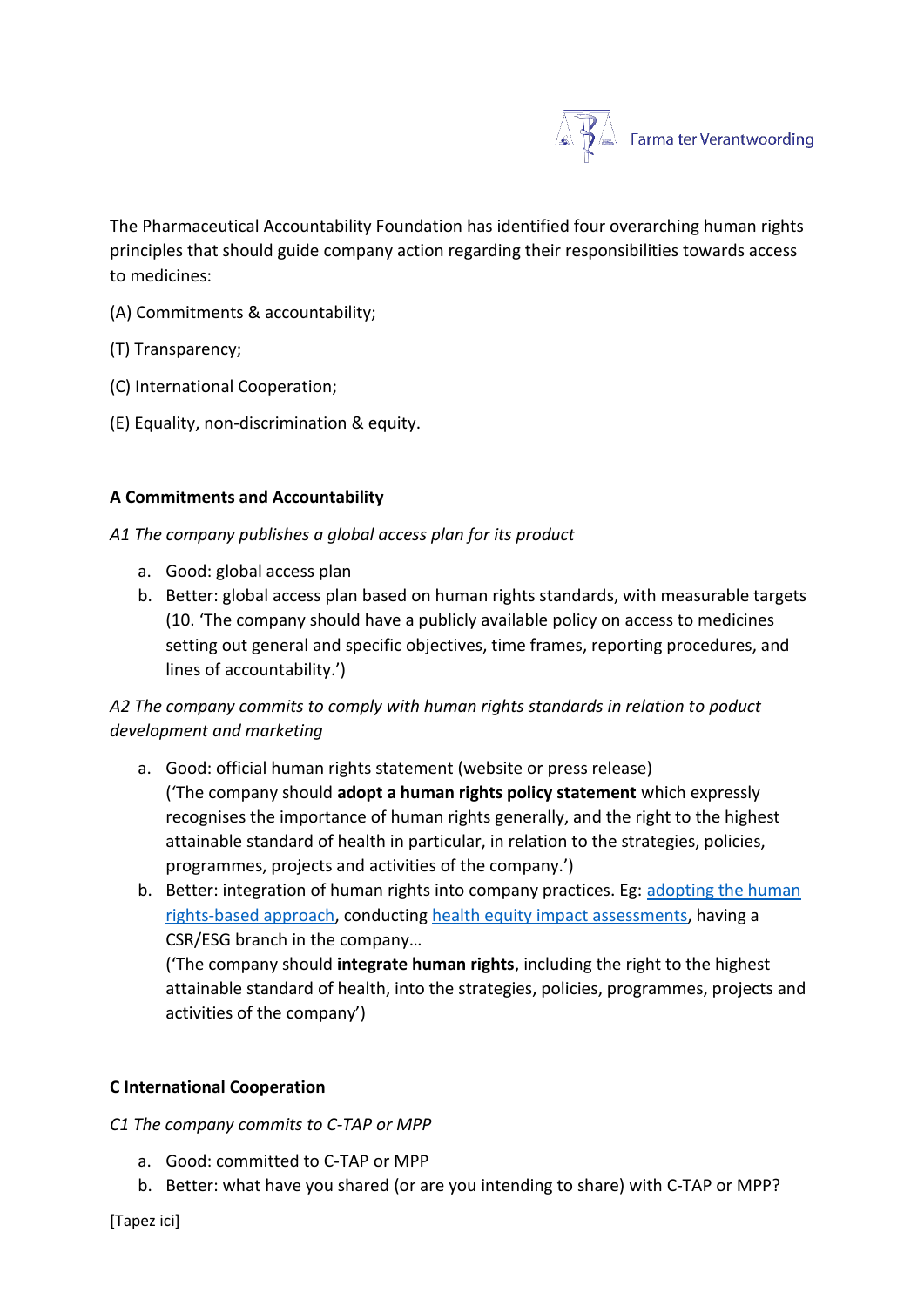*C2 The company commits to not enforcing the exclusive rights of Covid-19 related patents* 

- a. Good: not enforcing patents
- b. Better: no patent thickets/evergreening, not for a limited duration at the discretion of the company

*C3 The company supplies to, or signs agreements with, the vaccines or therapeutics pillar of the ACT Accelerator (COVAX)*

- a. Good: signed agreement with COVAX or makes donations
- b. Better: supplied the contracted quantities in time to COVAX (+ which percentage of your production that actually ends up in COVAX? How many donations actually arrive and are they near their expiry date?)

*C4 The company agrees to license its Covid-19 medical products to other companies* 

- a. Good: licensing
- b. Better: non-exclusive, transparent licensing (see annex on guide to responsible licensing) (+how many has the company issued?)

## **E Equality, non-discrimination & equity**

*E1 The company makes the active ingredient available on reasonable grounds. [Only for therapeutics]*

- a. Good: the company does not monopolise the production of raw materials to prevent generic manufacturing
- b. Better: the company is willing to dispense of the raw material to other companies and enables the production of generics/pharmaceutical compounding

# *E2 The company commits to full technology transfer to other manufacturers*

- a. Good: 'standard' technology transfer
- b. Better: 'full' tech transfer (legal, skills, knowledge and IP)

## *E3 The company commits to non-profit, 'fair', or differential pricing*

- a. Good: fair pricing
- b. Better: non-profit
- c. Nuanced: differential pricing good if at least 1/10 of the price that the HIC paid

*E4 The company equitably distributes supplies globally. [Only applies to vaccines]*

- a. Good: at least 50% of supplies have been sold to low **or** middle income countries
- b. Better: at least 50% of supplies have been sold to low income countries or COVAX

*E5 The company does not seek protection beyond the minimum criteria in TRIPS, or enforces TRIPS+ measures [where applicable]*

[Tapez ici]